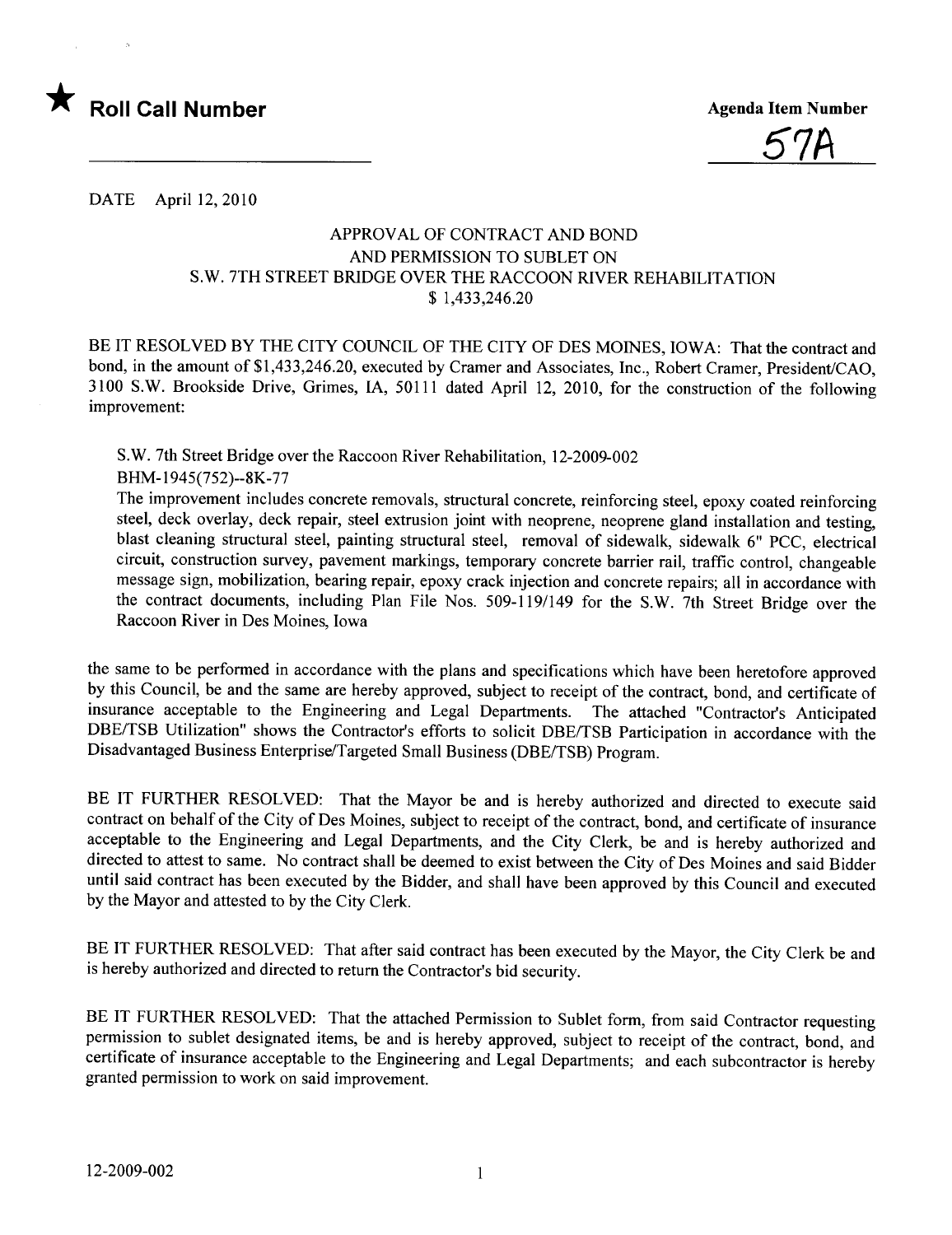

<u>5'IA</u>

DATE April 12,2010

BE IT FURTHER RESOLVED: That the Des Moines Finance Director is hereby authorized to encumber this contract amount against the funds as identified below, and to acquire Builder's Risk Insurance, if appropriate, for the above referenced improvement.

Moved by to adopt.

FORM APPROVED

Kathleen Vanderpool Deputy City Attorney

ى تىتىمى Funding Source: 2010-2011 CIP, Page Bridge-15, S.W. Seventh Street Bridge over the Raccoon River, BRV046, Being:

Project is eligible for 80% HBRR funding up to a maximum of \$1,000,000 under Agreement No. 01-09-HBRRU-005, with the remaining \$433,246.20 from G. O. Bonds

| <b>COUNCIL ACTION</b> | <b>YEAS</b> | <b>NAYS</b> | <b>PASS</b> | <b>ABSENT</b>   | I, Diane   |
|-----------------------|-------------|-------------|-------------|-----------------|------------|
| <b>COWNIE</b>         |             |             |             |                 | certify th |
| <b>COLEMAN</b>        |             |             |             |                 | above da   |
| <b>GRIESS</b>         |             |             |             |                 | adopted.   |
| <b>HENSLEY</b>        |             |             |             |                 |            |
| <b>MAHAFFEY</b>       |             |             |             |                 | IN WIT     |
| <b>MEYER</b>          |             |             |             |                 | and affix  |
| <b>MOORE</b>          |             |             |             |                 |            |
| <b>TOTAL</b>          |             |             |             |                 |            |
| <b>MOTION CARRIED</b> |             |             |             | <b>APPROVED</b> |            |
|                       |             |             |             |                 |            |
|                       |             |             |             | Mayor           |            |
|                       |             |             |             |                 |            |

Ine Rauh, City Clerk of said City Council, hereby y that at a meeting of the City Council, held on the date, among other proceedings the above was

ITNESS WHEREOF, I have hereunto set my hand ffixed my seal the day and year first above written.